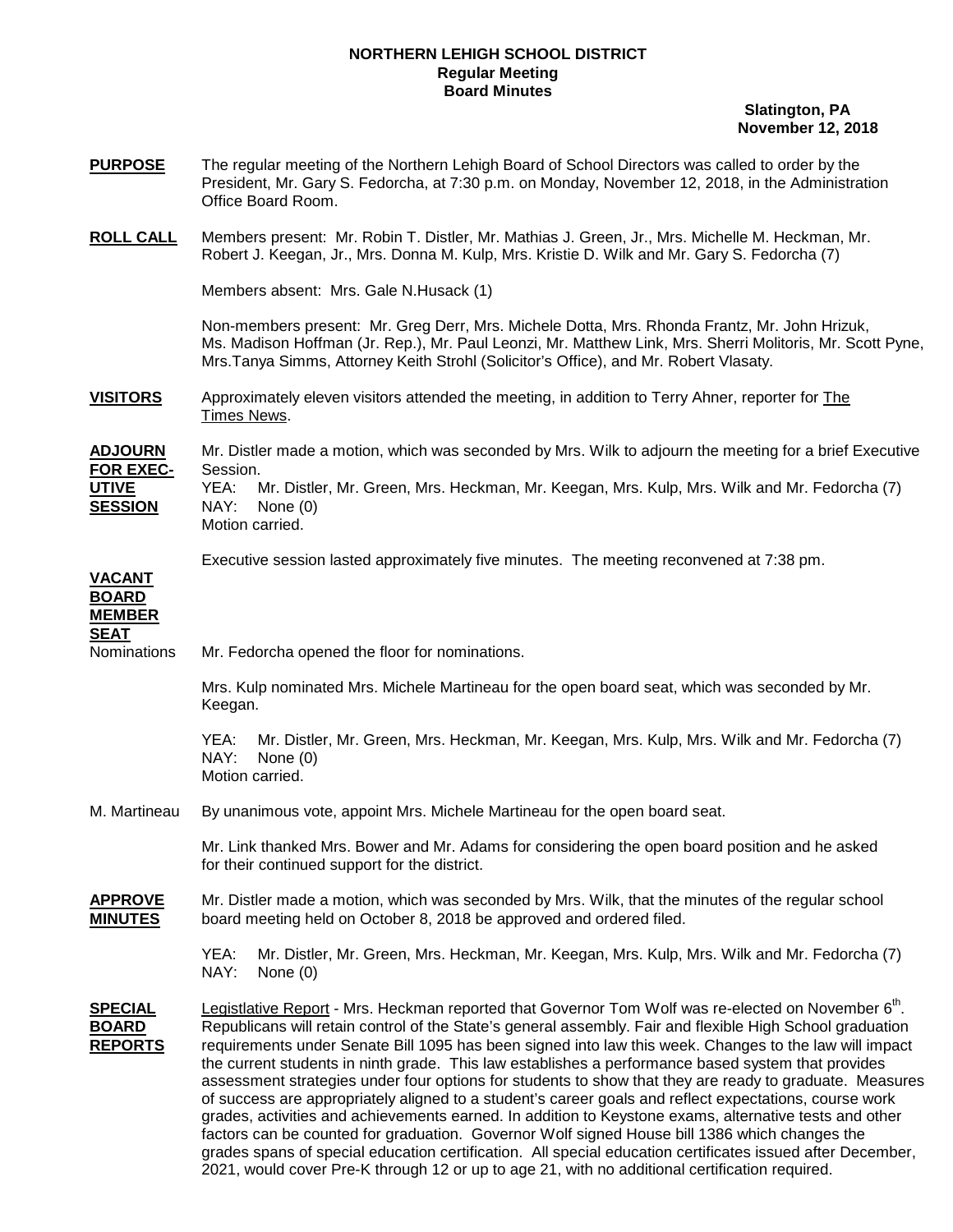**SPECIAL** Lehigh Carbon Community College – No report from the meeting. Mr. Green stated that he did have **BOARD** the pleasure of attending the Middle School 1:1 meeting in October. He thought the presentation was **REPORTS** excellent and well attended by parents and students. Mr. Green thanked everyone for making that **(cont.)** happen.

Committee Reports and/or Meetings

Minutes of the Education/Policy Committee Meeting held on November 5, 2018, were distributed.

Minutes of the Community Relations Committee Meeting held on November 5, 2018 were distributed.

 Minutes of the Technology/Buildings & Grounds Committee Meeting held on November 7, 2018, were distributed.

Minutes of the Finance Committee Meeting held on November 7, 2018, were distributed.

 Student Representatives to the Board Report –Ms. Madison Hoffman and Mr. Preston Kemery distributed their written student representative report and verbally reported on its contents.

 Solicitor's Report – Attorney Strohl updated the board on Act 1078 which expands the Executive Session rules. The amendment allows the board to discuss matters pertaining to public safety, emergency preparedness planning, building improvements, or related matters in executive session. Mr. Fedorcha asked when it goes into effect. Attorney Strohl answered that it is currently in effect. Mr. Green asked if we could discuss arming teachers in executive session. Attorney Strohl replied, yes. The premise for this amendment is that you would not want to discuss in an open meeting what security measures you may be installing or worse where children will be routed in the event of an attack.

Business Manager's Report – Mrs. Molitoris reported that board members should have received an email from the Auditor General about our state audit. There were no findings. Mrs. Molitoris added that before they leave for the evening, each board member will have to sign a letter approving the audit. Mrs. Kulp thanked the business office for the great audit with no findings. A perfect audit speaks highly of the business managers. Mr. Fedorcha extended his thanks for the great job as well.

Superintendent's Report - Mr. Link announced that we received a donation of nine disc golf baskets valued at approximately \$3,000.00, from the Northern Lehigh Recreation Authority. The district plans to design a disc golf course on its property, with student input, and to include it as part of our health and wellness program.

 Mr. Link announced that it is American Education Week. Mr. Link stated that we are grateful for our teaching and support staff that strive to give our students the best education possible. There will be a small token of appreciation from the board and administration delivered tomorrow morning to each building.

Mr. Link announced that the Board Dinner on Monday, December 3, 2018 will begin at 6:00 p.m. in the Middle School annex followed by the Reorganization Meeting at 7:15 p.m. and the regular meeting at 7:30 p.m. There will be no committee meetings in December.

 Mr. Link introduced Mr. Jim Minninger and Mr. Jason Yoder from Integrated Security Systems. They presented to the board the services they can offer to the district as it relates to school safety and security e.g.:vulnerability threat assessment, assistance with updating and redeveloping our all hazards plan, and training for staff and students in the event of an emergency. Mr. Link announced that the PDE Safe Schools grant would fund this program. If approved, ISS will partner with administration and Officer Gnas to develop a model to keep our students and staff safe. The surrounding municipalities will also be involved.

 Mr. Link introduced Mrs. Alyssa Wingenfield, Project Engineer and Account Executive from McClure, who updated the board on the High School science classroom project. The base scope of work approved by the board in May included four (4) classroom renovations. Mrs. Wingenfield presented alternate choices to the project which includes removal and relocation of locker banks. Other alternates included adding one (1) or two (2) extra science rooms. Mr. Link interjected that the two extra rooms are not labs, but classrooms, which would allow the space to be used for classes other than science. Mr. Green asked if the price included the locked cabinets under the window. Mrs. Wingenfield answered, yes, but if open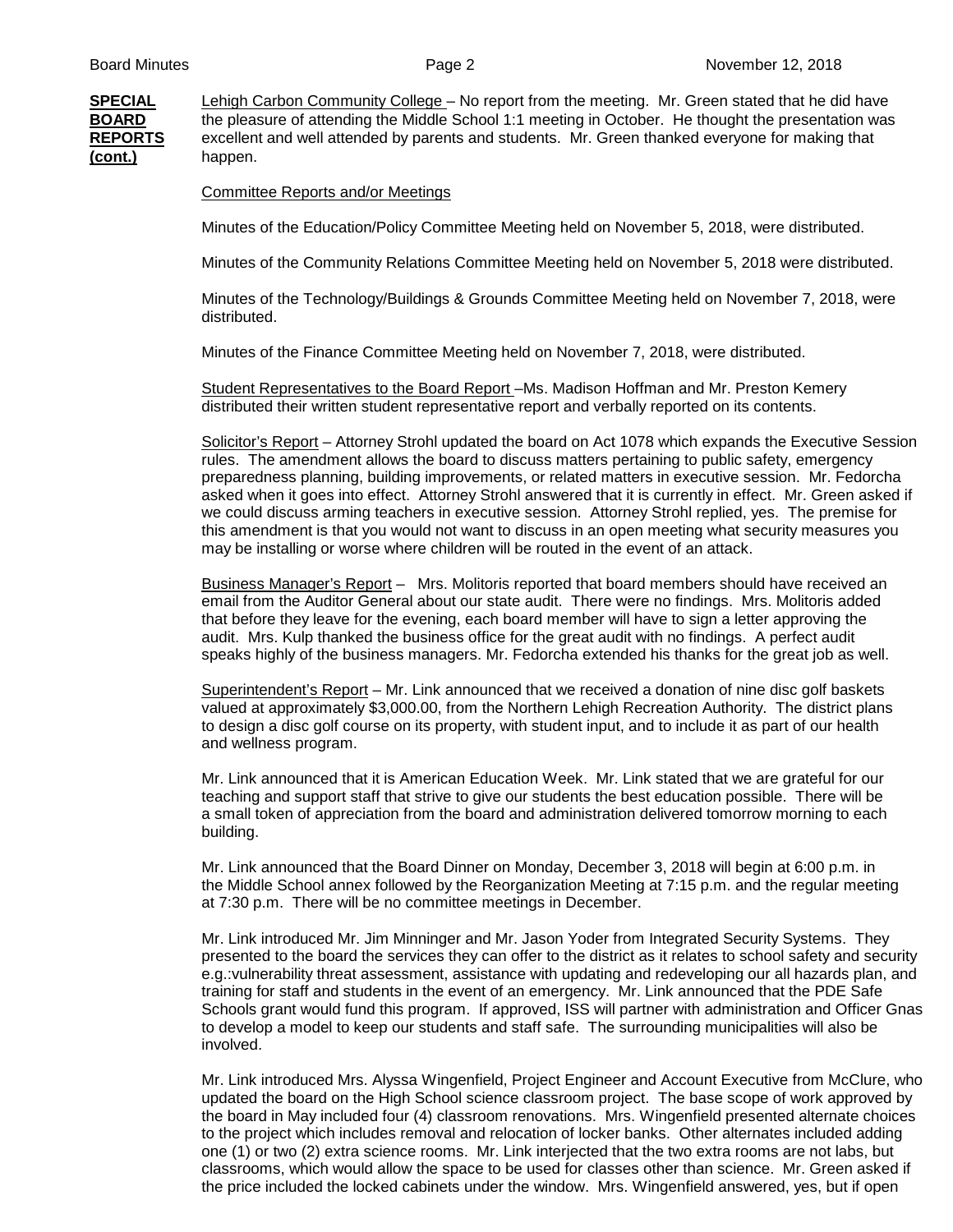| <b>SPECIAL</b><br><b>BOARD</b><br><b>REPORTS</b><br><u>(cont.)</u>  | shelves are chosen, there will be a reduction in price. Mrs. Heckman questioned what furniture would<br>be included. Mrs. Wingenfield answered that the desks and chairs and additional upright movable locking<br>cabinets are not included. Mrs. Wingenfield stated that the base scope of the project is approximately<br>\$1.3 million. Alternate budgets will be presented in December for the locker relocation and adding one or<br>two additional classrooms. Mr. Fedorcha stated that our decision will have to be made by the December<br>meeting. Mr. Vlasaty stated that the additional two classrooms could be used for current teachers that do<br>not have permanent classrooms; they float between rooms. Mr. Vlasaty added that relocating the lockers<br>would increase the flow of the student body for dismissal. Mr. Fedorcha added that it seems that the<br>additional classrooms would be essential. Mr. Green questioned that with declining enrollment, do we<br>need extra classes? Mr. Vlasaty answered that over the years, we have increased the number of classes,<br>approximately 5-8, and there will be additional classes and electives offered next year. Mr. Vlasaty stated<br>that giving the students more selections will expand our educational experience for our students. Mr. Link<br>added that we constantly monitor course offerings and section enrollment. Mr. Green stated that is<br>exactly his concern, with declining enrollment, we should not have classes with 2-3 students. Mrs.<br>Wingenfield summed up that at the December board meeting they will have final pricing for the alternate<br>programs. They would like to start in January with pre-construction activities, such as ordering. Mr. Green<br>asked if they are looking for a decision tonight in which direction we would like to proceed with the<br>additional classrooms. Mrs. Wingenfield answered yes, along with the locker relocation. Mr. Fedorcha<br>added that the locker relocation would be great because it is a safety issue. |                                                                                                                    |  |  |
|---------------------------------------------------------------------|------------------------------------------------------------------------------------------------------------------------------------------------------------------------------------------------------------------------------------------------------------------------------------------------------------------------------------------------------------------------------------------------------------------------------------------------------------------------------------------------------------------------------------------------------------------------------------------------------------------------------------------------------------------------------------------------------------------------------------------------------------------------------------------------------------------------------------------------------------------------------------------------------------------------------------------------------------------------------------------------------------------------------------------------------------------------------------------------------------------------------------------------------------------------------------------------------------------------------------------------------------------------------------------------------------------------------------------------------------------------------------------------------------------------------------------------------------------------------------------------------------------------------------------------------------------------------------------------------------------------------------------------------------------------------------------------------------------------------------------------------------------------------------------------------------------------------------------------------------------------------------------------------------------------------------------------------------------------------------------------------------------------------------------------------------------------|--------------------------------------------------------------------------------------------------------------------|--|--|
| <b>Financial Item</b><br>"K" McClure<br>Science Room<br>Renovations | Mr. Green made a motion, which was seconded by Mr. Distler, that the Board of Education approves<br>Financial Item"K":                                                                                                                                                                                                                                                                                                                                                                                                                                                                                                                                                                                                                                                                                                                                                                                                                                                                                                                                                                                                                                                                                                                                                                                                                                                                                                                                                                                                                                                                                                                                                                                                                                                                                                                                                                                                                                                                                                                                                 |                                                                                                                    |  |  |
|                                                                     | The Board of Education approves the McClure Company to complete all necessary planning and cost<br>projections for the renovation of four (4) high school science lab classrooms, removal and relocation of<br>the $2^{nd}$ floor locker banks to the $3^{rd}$ floor, and the addition of two (2) traditional classrooms where the<br>locker banks were originally housed.                                                                                                                                                                                                                                                                                                                                                                                                                                                                                                                                                                                                                                                                                                                                                                                                                                                                                                                                                                                                                                                                                                                                                                                                                                                                                                                                                                                                                                                                                                                                                                                                                                                                                             |                                                                                                                    |  |  |
|                                                                     | Mr. Keegan asked what administration's recommendation was. Mr. Link answered that he would<br>recommend that McClure return in December with the cost of two (2) additional classrooms, which is<br>included in the above motion.                                                                                                                                                                                                                                                                                                                                                                                                                                                                                                                                                                                                                                                                                                                                                                                                                                                                                                                                                                                                                                                                                                                                                                                                                                                                                                                                                                                                                                                                                                                                                                                                                                                                                                                                                                                                                                      |                                                                                                                    |  |  |
|                                                                     | Mr. Distler, Mr. Green, Mrs. Heckman, Mr. Keegan, Mrs. Kulp, Mrs. Wilk and Mr. Fedorcha (7)<br>YEA:<br>NAY:<br>None $(0)$                                                                                                                                                                                                                                                                                                                                                                                                                                                                                                                                                                                                                                                                                                                                                                                                                                                                                                                                                                                                                                                                                                                                                                                                                                                                                                                                                                                                                                                                                                                                                                                                                                                                                                                                                                                                                                                                                                                                              |                                                                                                                    |  |  |
|                                                                     | Mr. Fedorcha reported that an executive session was held prior to tonight's meeting to discuss<br>personnel issues.                                                                                                                                                                                                                                                                                                                                                                                                                                                                                                                                                                                                                                                                                                                                                                                                                                                                                                                                                                                                                                                                                                                                                                                                                                                                                                                                                                                                                                                                                                                                                                                                                                                                                                                                                                                                                                                                                                                                                    |                                                                                                                    |  |  |
| <b>PERSONNEL</b>                                                    | Mrs. Kulp made a motion, which was seconded by Mrs. Heckman, that the Board of Education<br>approves the following personnel and legal items:                                                                                                                                                                                                                                                                                                                                                                                                                                                                                                                                                                                                                                                                                                                                                                                                                                                                                                                                                                                                                                                                                                                                                                                                                                                                                                                                                                                                                                                                                                                                                                                                                                                                                                                                                                                                                                                                                                                          |                                                                                                                    |  |  |
| Resignation/<br>Retirement                                          | Accept the resignation of Charles Chamberlain from his position as High School Cafeteria Monitor,<br>effective Wednesday, October 24, 2018.                                                                                                                                                                                                                                                                                                                                                                                                                                                                                                                                                                                                                                                                                                                                                                                                                                                                                                                                                                                                                                                                                                                                                                                                                                                                                                                                                                                                                                                                                                                                                                                                                                                                                                                                                                                                                                                                                                                            |                                                                                                                    |  |  |
|                                                                     | Accept the resignation of Andrea Sicora from her position as Peters Elementary Emotional Support<br>Paraprofessional, effective the end of the work day, Friday, December 21, 2018.                                                                                                                                                                                                                                                                                                                                                                                                                                                                                                                                                                                                                                                                                                                                                                                                                                                                                                                                                                                                                                                                                                                                                                                                                                                                                                                                                                                                                                                                                                                                                                                                                                                                                                                                                                                                                                                                                    |                                                                                                                    |  |  |
|                                                                     | With regret, accept the retirement resignation of JoAnn Wasilkowski from her position as High<br>School Math Teacher, effective January 23, 2019. Mrs. Wasilkowski will be retiring from the Northern<br>Lehigh School District with 19 years of service.                                                                                                                                                                                                                                                                                                                                                                                                                                                                                                                                                                                                                                                                                                                                                                                                                                                                                                                                                                                                                                                                                                                                                                                                                                                                                                                                                                                                                                                                                                                                                                                                                                                                                                                                                                                                              |                                                                                                                    |  |  |
| Administrative<br><b>Transfer Non-</b><br>Instructional             | Judy VanHorn<br>From:<br>To:<br>Salary:<br>Effective:                                                                                                                                                                                                                                                                                                                                                                                                                                                                                                                                                                                                                                                                                                                                                                                                                                                                                                                                                                                                                                                                                                                                                                                                                                                                                                                                                                                                                                                                                                                                                                                                                                                                                                                                                                                                                                                                                                                                                                                                                  | Slatington Elementary Cook's Helper<br>Peters Elementary cook's Helper<br>No change in salary<br>November 12, 2018 |  |  |
|                                                                     | <b>Tifani Weber</b><br>From:<br>To:                                                                                                                                                                                                                                                                                                                                                                                                                                                                                                                                                                                                                                                                                                                                                                                                                                                                                                                                                                                                                                                                                                                                                                                                                                                                                                                                                                                                                                                                                                                                                                                                                                                                                                                                                                                                                                                                                                                                                                                                                                    | Peters Elementary Cook's Helper<br>Slatington Elementary Cook's Helper                                             |  |  |

Salary: Salary: No change in salary Effective: November 12, 2018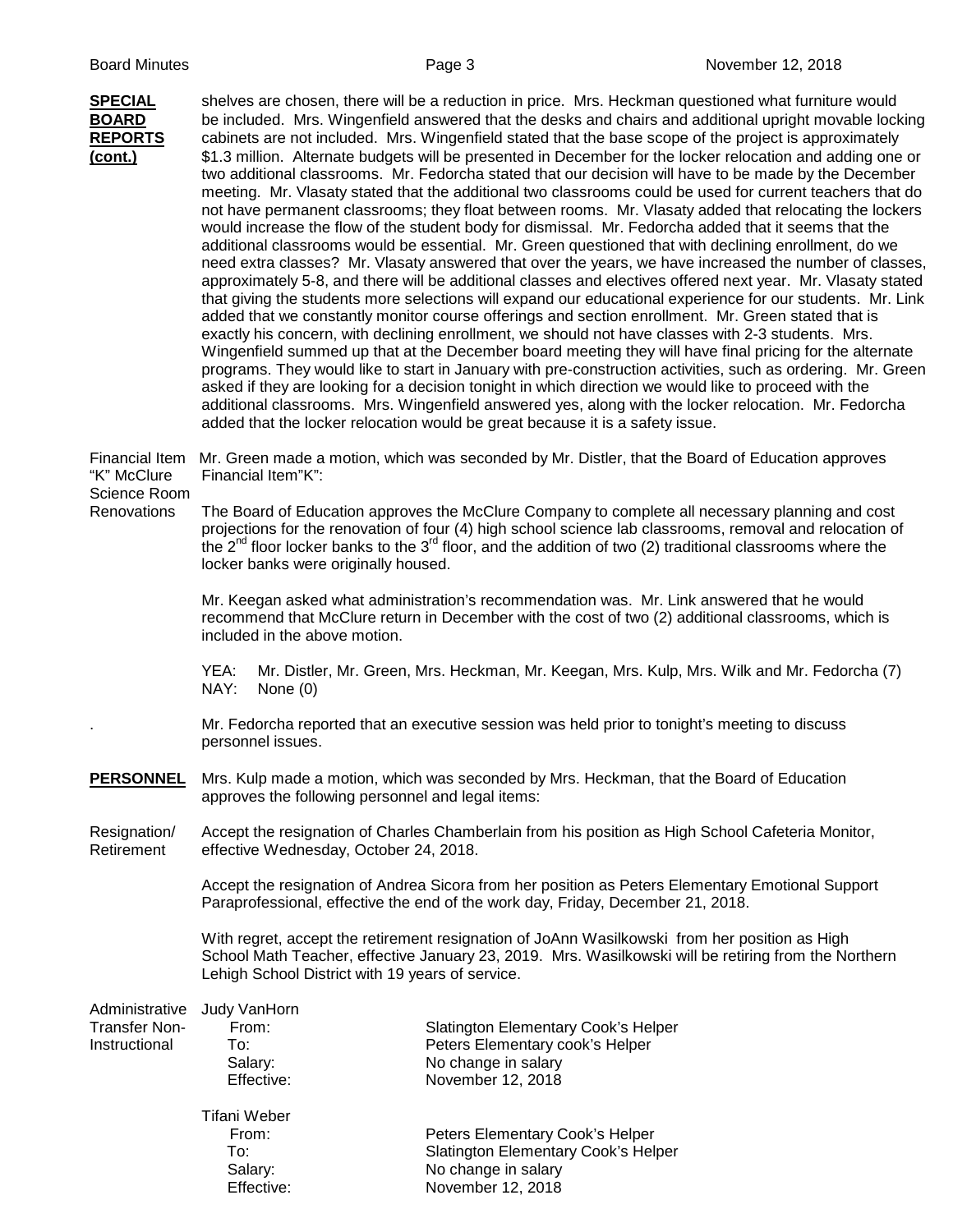| <b>PERSONNEL</b><br>(cont.)<br>Appointment<br>Non-Instruct-<br>ional | Jessica Walters*<br>Assignment:<br>Salary:<br>Effective:<br>*60 Working Day Probationary period                               | Slatington Elementary Classroom Paraprofessional<br>\$12.28 per hour;5 3⁄4 Hours Per Day/5 days per week/180 days per year<br>November 5, 2018                                                                                                                                                                    |          |  |
|----------------------------------------------------------------------|-------------------------------------------------------------------------------------------------------------------------------|-------------------------------------------------------------------------------------------------------------------------------------------------------------------------------------------------------------------------------------------------------------------------------------------------------------------|----------|--|
|                                                                      | Kelly Nikisher*<br>Assignment:<br>Salary:<br>Effective:<br>*60 Working Day Probationary Period                                | Second Shift Custodian Slatington Elementary School<br>\$13.55 Per Hour 2:30 p.m. -11:00 p.m., 5 Days/Week<br>November 13, 2018                                                                                                                                                                                   |          |  |
| Leave                                                                | absence to care for a family member.                                                                                          | Family Medical Approve the request of employee #3280 to take an intermittent family medical leave of absence to                                                                                                                                                                                                   |          |  |
| <b>Brandywine</b><br>Transportation<br><b>Bus Drivers</b>            | David Bilheimer<br><b>Richard Bowman</b>                                                                                      | Motion to approve the following bus drivers from Brandywine Transportation to transport Northern<br>Lehigh School District students for the 2018-2019 school year:<br>Denise Hoadley<br>Linda Neff                                                                                                                |          |  |
| Substitute-<br>Instructional<br>Paraprofess-<br>ional                | Schelene Fritzinger<br><b>Corrina Varilek</b>                                                                                 | Melissa Strohl<br>Motion to appoint the following individual as substitute instructional paraprofessional for the 2018-2019<br>school year at the 2018-2019 substitute rate as approved on the Supplemental Personnel<br>the 2018-2019 substitute rate as approved on the Supplemental Personnel Salary Schedule: |          |  |
| Co-Curricular<br>Resignation                                         | 2018-2019 season.                                                                                                             | Accept the resignation of Robert Hicks from his position as Head Softball Coach for the                                                                                                                                                                                                                           |          |  |
| Co-Curricular<br>Change of<br><b>Status</b>                          | Shared Stipend - \$783.00 for the 2018-2019 school year.                                                                      | Approve the motion to change the status of Shelby Bailey, MS Student Council Advisor - \$1,373.00<br>which was originally approved at the August 13, 2018 board meeting, to MS Student Council Advisor -                                                                                                          |          |  |
| Co-Curricular<br>Appointments<br>2018-2019                           | Amanda Bariana                                                                                                                | MS Student Council - Shared Stipend                                                                                                                                                                                                                                                                               | \$590.00 |  |
| Co-Curricular<br>Volunteers<br>2018-2019                             | <b>Andrew Arnold</b><br>Marijo Whalen<br>Frank Heffernan                                                                      | <b>Assistant Wrestling Coach</b><br>Assistant MS Girls' Basketball Coach<br><b>Assistant Wrestling Coach</b>                                                                                                                                                                                                      |          |  |
|                                                                      | YEA:<br>NAY:<br>None $(0)$                                                                                                    | Mr. Distler, Mr. Green, Mrs. Heckman, Mr. Keegan, Mrs. Kulp, Mrs. Wilk and Mr. Fedorcha (7)                                                                                                                                                                                                                       |          |  |
| <b>POLICY</b>                                                        | Mr. Green made a motion, which was seconded by Mrs. Wilk, that the Board of Education<br>approves the following policy items: |                                                                                                                                                                                                                                                                                                                   |          |  |
| <b>Board Policy</b><br>First<br>Reading                              | reading.                                                                                                                      | Approve school board policy #006 - Local Board Procedures - Meetings, as presented after first                                                                                                                                                                                                                    |          |  |
|                                                                      | Approve school board policy #303 - Employees - Nepotism, as presented after first reading.                                    |                                                                                                                                                                                                                                                                                                                   |          |  |
|                                                                      |                                                                                                                               | Approve school board policy #806 - Operations - Child Abuse, as presented after first reading.                                                                                                                                                                                                                    |          |  |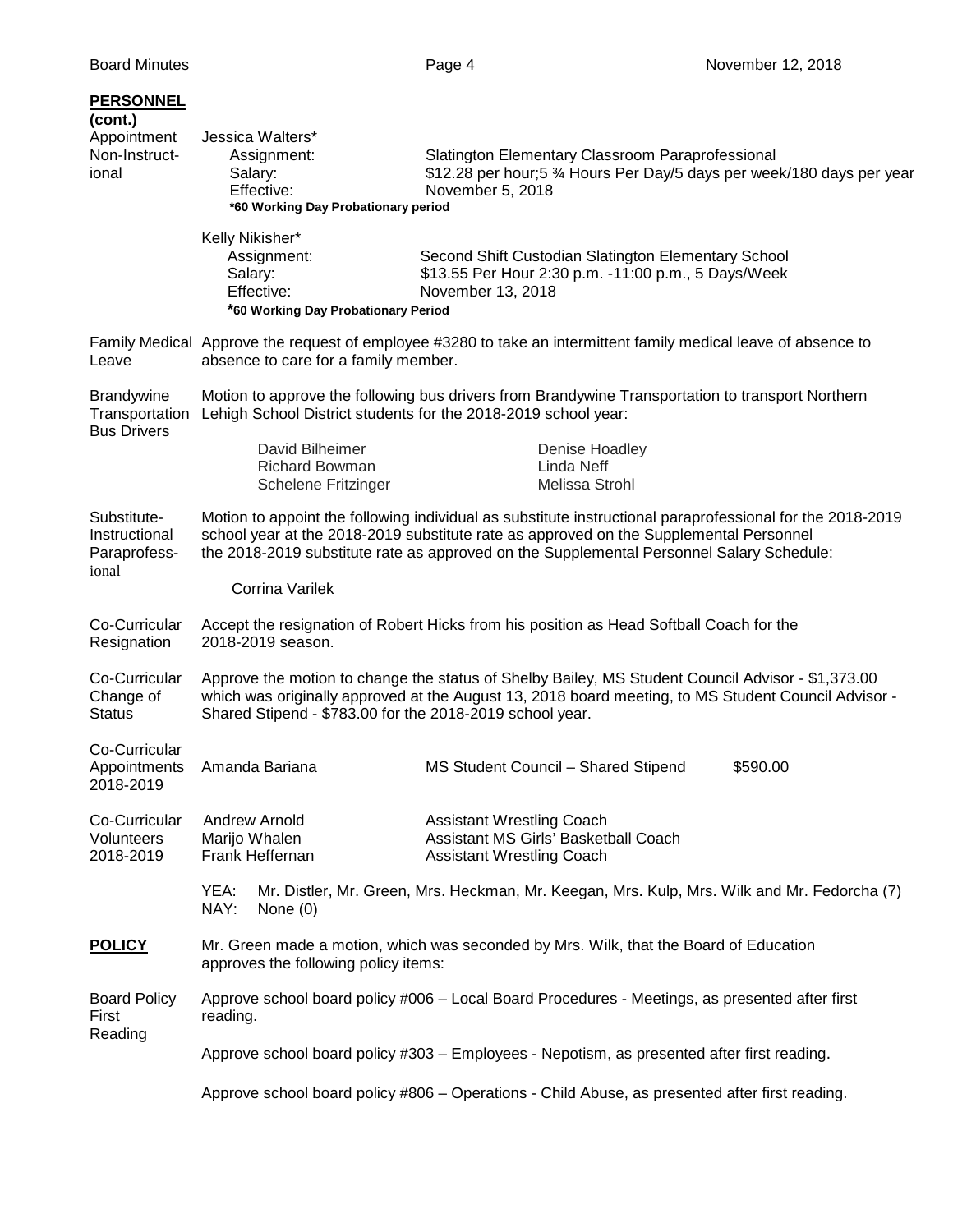| <b>Board Minutes</b>                                            |                                                                                                                                                                                                                                                                                                                                                                                                                                                                                                                                                                                                                                                  |                                                                           | Page 5 | November 12, 2018                                                                                                                                                                                                                                                                                                   |  |
|-----------------------------------------------------------------|--------------------------------------------------------------------------------------------------------------------------------------------------------------------------------------------------------------------------------------------------------------------------------------------------------------------------------------------------------------------------------------------------------------------------------------------------------------------------------------------------------------------------------------------------------------------------------------------------------------------------------------------------|---------------------------------------------------------------------------|--------|---------------------------------------------------------------------------------------------------------------------------------------------------------------------------------------------------------------------------------------------------------------------------------------------------------------------|--|
| <b>POLICY</b><br>(cont.)<br>Initial App-<br>lication<br>Sons of |                                                                                                                                                                                                                                                                                                                                                                                                                                                                                                                                                                                                                                                  | or as needed. This club will adhere to the guidelines within Policy #122. |        | Approve the initial club/activity application for the Middle School Sons of Liberty Club. This club is a<br>precursor to the High School Patriot Club. The club will promote patriotism and students will<br>raise/lower flags at the Middle School. The club will meet twice per month from 2:15 p.m. - 3:00 p.m., |  |
| Liberty Club                                                    | YEA:<br>NAY:                                                                                                                                                                                                                                                                                                                                                                                                                                                                                                                                                                                                                                     | None $(0)$                                                                |        | Mr. Distler, Mr. Green, Mrs. Heckman, Mr. Keegan, Mrs. Kulp, Mrs. Wilk and Mr. Fedorcha (7)                                                                                                                                                                                                                         |  |
| <b>CONFER-</b><br><b>ENCES</b>                                  |                                                                                                                                                                                                                                                                                                                                                                                                                                                                                                                                                                                                                                                  | approves the following conferences:                                       |        | Mrs. Kulp made a motion, which was seconded by Mr. Distler, that the Board of Education                                                                                                                                                                                                                             |  |
|                                                                 | <b>Budget</b>                                                                                                                                                                                                                                                                                                                                                                                                                                                                                                                                                                                                                                    |                                                                           |        | Bryan Geist - 52nd Annual Pennsylvania State Athletic Directors Association Conference -<br>March 19-22, 2019 - Hershey Lodge, Hershey, PA - Registration: \$250.00, Lodging: \$399.60,<br>Meals: \$115.00, Travel: \$86.11 - Total Approximate Cost: \$850.71 - Funding: Athletic Department                       |  |
|                                                                 | YEA:<br>NAY:                                                                                                                                                                                                                                                                                                                                                                                                                                                                                                                                                                                                                                     | None $(0)$                                                                |        | Mr. Distler, Mr. Green, Mrs. Heckman, Mr. Keegan, Mrs. Kulp, Mrs. Wilk and Mr. Fedorcha (7)                                                                                                                                                                                                                         |  |
| <b>NEW</b>                                                      |                                                                                                                                                                                                                                                                                                                                                                                                                                                                                                                                                                                                                                                  |                                                                           |        | Mrs. Wilk made a motion, which was seconded by Mr. Keegan, that the Board of Education                                                                                                                                                                                                                              |  |
| <b>BUSINESS</b><br>Wilkes<br><b>University</b><br>Agreement     |                                                                                                                                                                                                                                                                                                                                                                                                                                                                                                                                                                                                                                                  | approves the following new business item:<br>Clinical experience program. |        | Approve to authorize proper officials to execute a five year Field Experience Agreement between<br>the Northern Lehigh School District and Wilkes University for an Internship, Practicum, and                                                                                                                      |  |
|                                                                 | Mr. Keegan questioned if we do this with every university? Mr. Link answered, yes, to any university<br>that approaches us for an agreement. The number of years was added to align with the recent approved<br>agreement with Kutztown University. Mr. Keegan asked that if in the future a university outside the area<br>would approach us, would we do the same? Mr.Link responded yes, he would recommend to the board<br>that they approve the agreements. Mr. Link added that it sets the expectations for the district, student,<br>and the university. Mr. Keegan added that it's nice to meet the people from the university, as well. |                                                                           |        |                                                                                                                                                                                                                                                                                                                     |  |
|                                                                 | YEA:<br>NAY:                                                                                                                                                                                                                                                                                                                                                                                                                                                                                                                                                                                                                                     | None $(0)$                                                                |        | Mr. Distler, Mr. Green, Mrs. Heckman, Mr. Keegan, Mrs. Kulp, Mrs. Wilk and Mr. Fedorcha (7)                                                                                                                                                                                                                         |  |
| <b>FINANCIAL</b>                                                | Mr. Green made a motion, which was seconded by Mr. Keegan, that the Board of Education approves<br>the following financial items.                                                                                                                                                                                                                                                                                                                                                                                                                                                                                                                |                                                                           |        |                                                                                                                                                                                                                                                                                                                     |  |
| Financial<br>Reports                                            | Approve the following Financial Reports:<br>General Fund Account month of June - October, 2018 (Audited)<br>NLMS Student Activities Account month of October, 2018<br>NLHS Student Activities Account month of October, 2018<br>Cafeteria Fund months of June - October, 2018 (Audited)<br>Capital Construction Fund months of June - October, 2018                                                                                                                                                                                                                                                                                              |                                                                           |        |                                                                                                                                                                                                                                                                                                                     |  |
| List of<br><b>Bills</b>                                         | Approve the Following List of Bills:<br>General Fund months of October & November, 2018<br>Cafeteria Fund months of October & November, 2018<br>Capital Construction Fund month of October, 2018                                                                                                                                                                                                                                                                                                                                                                                                                                                 |                                                                           |        |                                                                                                                                                                                                                                                                                                                     |  |
| Per Capita<br>Abatements/<br>Exonerations                       | Approve abatement/exoneration requests of per capita taxes, for the residents that fall within<br>the guidelines, as presented.                                                                                                                                                                                                                                                                                                                                                                                                                                                                                                                  |                                                                           |        |                                                                                                                                                                                                                                                                                                                     |  |
| Resolution<br>NC Tax<br>Claim Bureau                            | Approve the resolution directing Northampton County Tax Claim Bureau not to collect<br>delinquent taxes on behalf of Northern Lehigh School District as presented.                                                                                                                                                                                                                                                                                                                                                                                                                                                                               |                                                                           |        |                                                                                                                                                                                                                                                                                                                     |  |
| Resolution<br>LC Tax<br>Claim Bureau                            | Approve the resolution directing Lehigh County Tax Claim Bureau not to collect<br>delinquent taxes on behalf of Northern Lehigh School District as presented.                                                                                                                                                                                                                                                                                                                                                                                                                                                                                    |                                                                           |        |                                                                                                                                                                                                                                                                                                                     |  |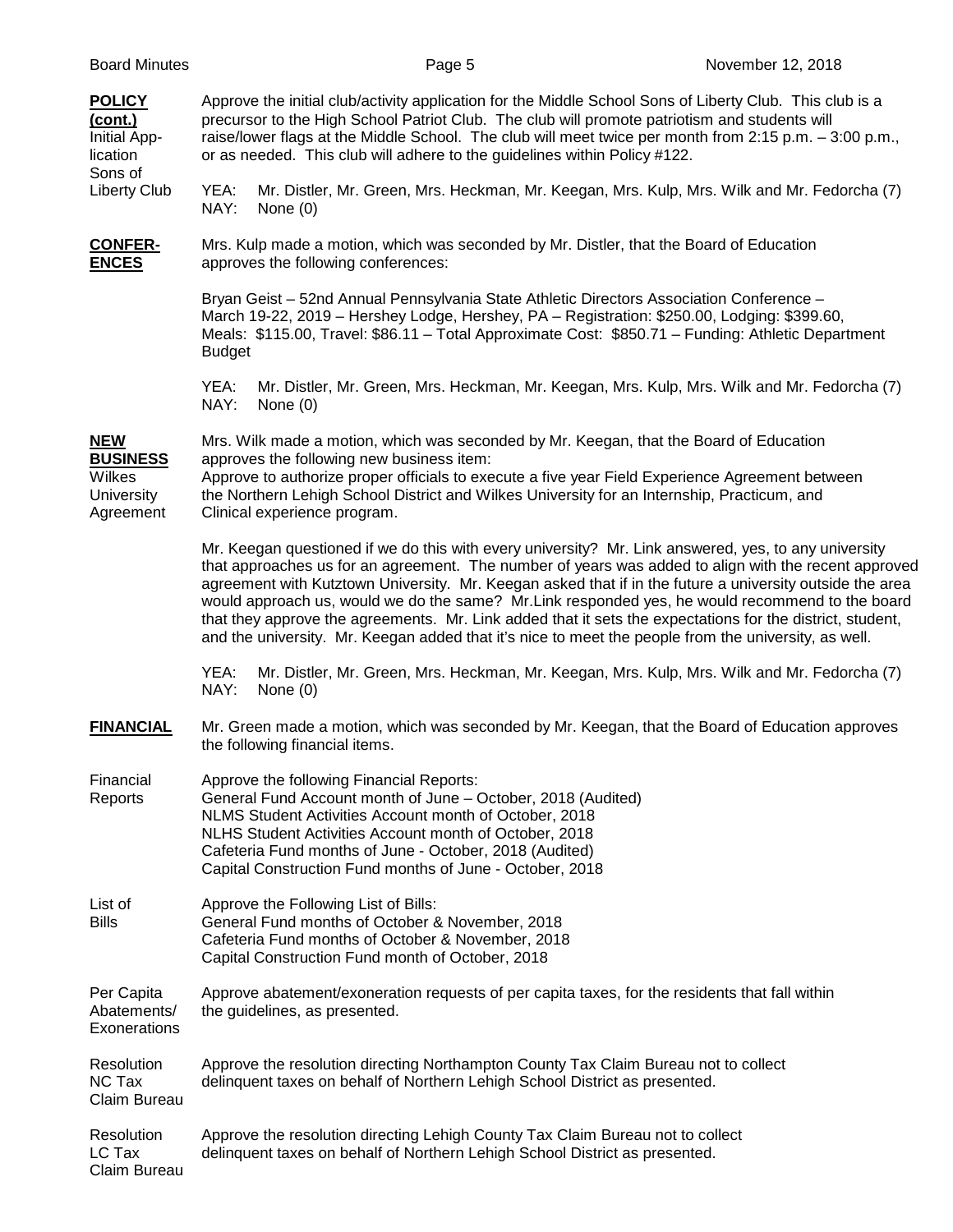| <b>FINANCIAL</b><br>(cont.)<br>Insurance<br>Admin.                           | PSBA Accident Approve to pay for PSBA twenty-four accident insurance for administrators at a cost of \$35.50<br>per administrator per year for the 2018-2019 school year, to be paid from the Superintendent's<br>budget.                                                                                                                                                                                          |                                                                                                                                                                                                                            |  |  |  |  |
|------------------------------------------------------------------------------|--------------------------------------------------------------------------------------------------------------------------------------------------------------------------------------------------------------------------------------------------------------------------------------------------------------------------------------------------------------------------------------------------------------------|----------------------------------------------------------------------------------------------------------------------------------------------------------------------------------------------------------------------------|--|--|--|--|
| Use of Funds<br>Agreement<br><b>IDEA 611</b>                                 | Approve the use of funds agreement with CLIU#21 for IDEA Part B, Section 611 pass through<br>funds for the 2018-2019 school year in the amount of \$277,884.93.                                                                                                                                                                                                                                                    |                                                                                                                                                                                                                            |  |  |  |  |
| Use of Funds<br>Agreement<br><b>IDEA 619</b>                                 | Approve the use of funds agreement with CLIU#21 for IDEA Part B, Section 619 pass through<br>funds for the 2018-2019 school year in the amount of \$3,068.00.                                                                                                                                                                                                                                                      |                                                                                                                                                                                                                            |  |  |  |  |
| Westmoreland<br><b>IU Agreement</b><br><b>Fraud Check</b><br><b>Services</b> | Approve to authorize proper officials to enter into an agreement between the Northern Lehigh School<br>District and Westmoreland Intermediate Unit, for the purposes of providing compliance software and<br>and Fraud Check Services, which would meet all compliance requirements by PDE, at a yearly cost<br>of \$1,000.00. The cost for November 1, 2018 - June 30, 2019, will be a prorated cost of \$500.00. |                                                                                                                                                                                                                            |  |  |  |  |
| Integrated<br>Security<br><b>Systems</b><br>Agreement                        | Approve to authorize proper officials to enter into an agreement between the Northern Lehigh School<br>District and Integrated Security Systems, for the purpose of providing a vulnerability assessment,<br>training, and emergency operations plan at a cost of \$20,000.00, to be paid from the 2018-2019 PDE<br>Safe Schools Program Grant.                                                                    |                                                                                                                                                                                                                            |  |  |  |  |
| PA Audit<br>Report<br>2013-2017                                              | Approve the Commonwealth of Pennsylvania Performance Audit Report for years beginning July 1,<br>2013 and ending June 30, 2017.                                                                                                                                                                                                                                                                                    |                                                                                                                                                                                                                            |  |  |  |  |
| <b>Fund Balance</b><br>Designation<br>June 30, 2018                          | Approve to designate Fund Balance ending June 30, 2018 as follows                                                                                                                                                                                                                                                                                                                                                  |                                                                                                                                                                                                                            |  |  |  |  |
|                                                                              | <b>Committed Fund Balance For:</b><br><b>Health Insurance Premiums</b><br><b>PSERS</b> Increase<br><b>Total Committed:</b><br><b>Assigned Fund Balance</b><br>Assigned Current Year Usage<br>Technology<br><b>Replacement Equipment</b><br>Long Range Maintenance<br><b>Total Assigned:</b><br><b>Unassigned Fund Balance</b><br><b>Restricted Fund Balance</b><br>Nonspendable<br><b>Total Fund Balance:</b>      | \$1,508,773.00<br>\$2,148,178.00<br>\$3,656,951.00<br>\$2,320,736.00<br>846,673.31<br>\$<br>\$<br>940,067.00<br>\$2,283,183.00<br>\$6,390,659.31<br>\$1,315,161.05<br>\$<br>1,199.74<br>\$<br>26,358.70<br>\$11,390,329.80 |  |  |  |  |
|                                                                              | Mr. Green questioned whether committed fund balance is restricted from investment. Mrs.<br>Molitoris stated there was no restrictions.                                                                                                                                                                                                                                                                             |                                                                                                                                                                                                                            |  |  |  |  |

 YEA: Mr. Distler, Mr. Green, Mrs. Heckman, Mr. Keegan, Mrs. Kulp, Mrs. Wilk and Mr. Fedorcha (7) NAY: None (0)